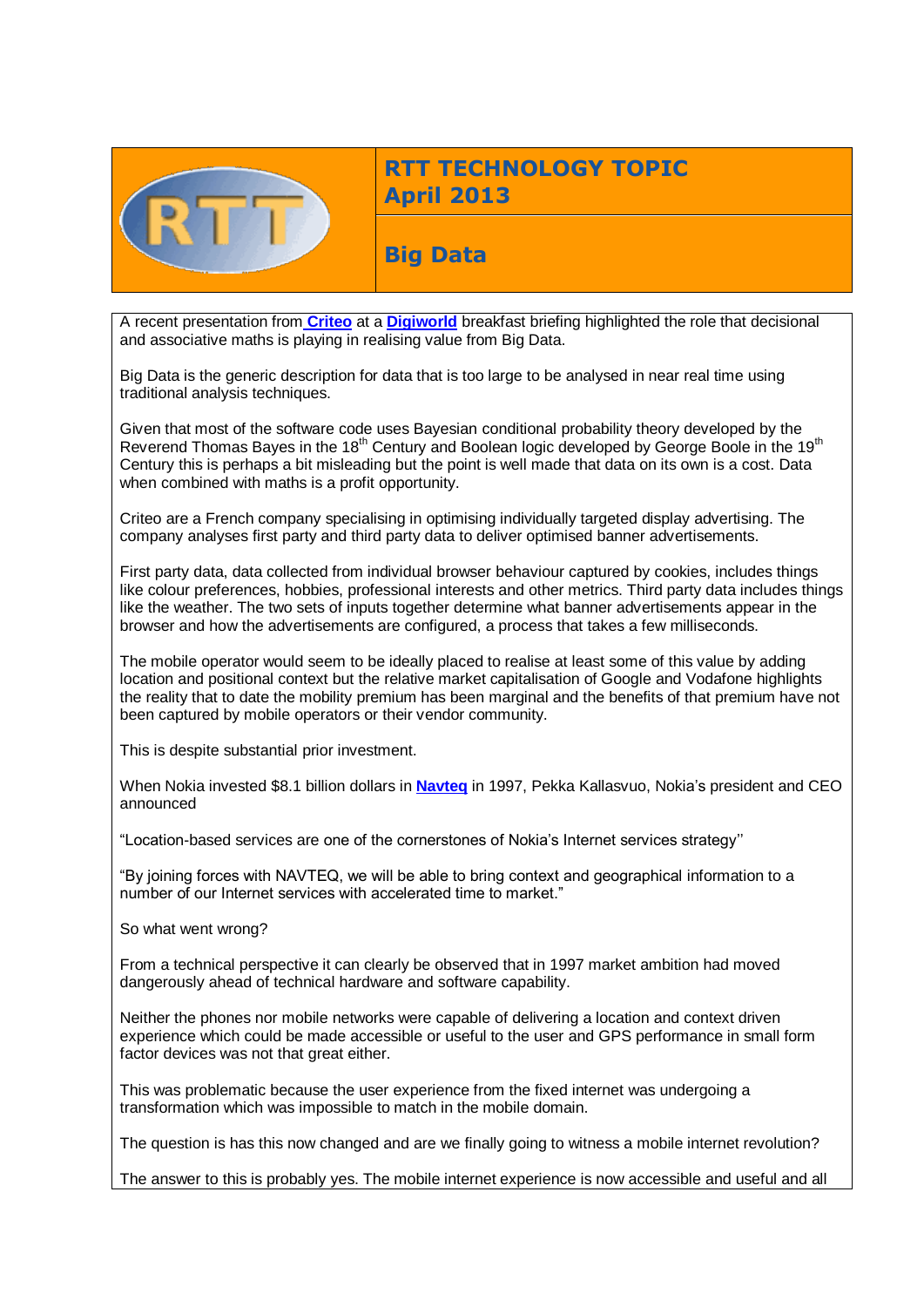that map stuff is now finally working albeit with one or two hiccups on the way.

It's the five year rule that gets forgotten.

Mobile devices are generally five years behind desk top devices in terms of processor and memory bandwidth

Five years ago desk top devices were sufficiently powerful to deliver a perfectly satisfying browser experience when combined with ADSL modems that were stable and reliable and cheap.

Five years ago mobile devices lacked the horsepower needed to run a decent browser and connectivity was slow and variable.

Today mobile devices will do most of the things that we can do on our desk top – problem solved?

Well not quite. In the meantime as the whole industry now realizes, added value has moved from the operator community to the search engine majors and the relatively diverse handset vendor community of five years ago is now effectively a two horse race with Nokia as the main casualty of the consolidation process.

And mobile devices still have a performance gap when compared to the desk top and converged smart TV devices.

The important difference is that the performance gap no longer compromises the user experience and that experience is enhanced rather than frustrated by the user interface – a transformation for which Apple rightly receive full credit.

Looking forward over the next five years it would seem that steadily improving GPS performance (the benefit of bigger more powerful satellites) will provide new opportunities to realise additional value from location based services. That money spent on Navteq might finally yield a return.

**Ends**

**Links Criteo <http://www.criteo.com/>**

**Digiworld <http://digiworld.org/en/Home/>**

**Study on Forensic Social Networks by the University of Cambridge Psychometrics Centre** 

**<http://www.psychometrics.cam.ac.uk/news.49.htm>**

**<http://www.youarewhatyoulike.com/>**

**Previous RTT technology topics on Big Data and related subjects 3G Memory January 2000 [http://www.rttonline.com/tt/TT2000\\_001.pdf](http://www.rttonline.com/tt/TT2000_001.pdf)**

**Smart Superphones December 2005 [http://www.rttonline.com/tt/TT2005\\_012.pdf](http://www.rttonline.com/tt/TT2005_012.pdf)**

**Mobile Meta Data April 2006 [http://www.rttonline.com/tt/TT2006\\_004.pdf](http://www.rttonline.com/tt/TT2006_004.pdf)**

#### **Other resources**

Mathematical innovation and the role of 18<sup>th</sup> and 19<sup>th</sup> century English clerics in developing mobile internet technology are discussed in RTT's fourth book '**Making Telecoms Work- [from technical innovation to](http://www.rttonline.com/bookshop.html)  [commercial success'](http://www.rttonline.com/bookshop.html)** available from the **[RTT book shop.](http://www.rttonline.com/bookshop.html)**